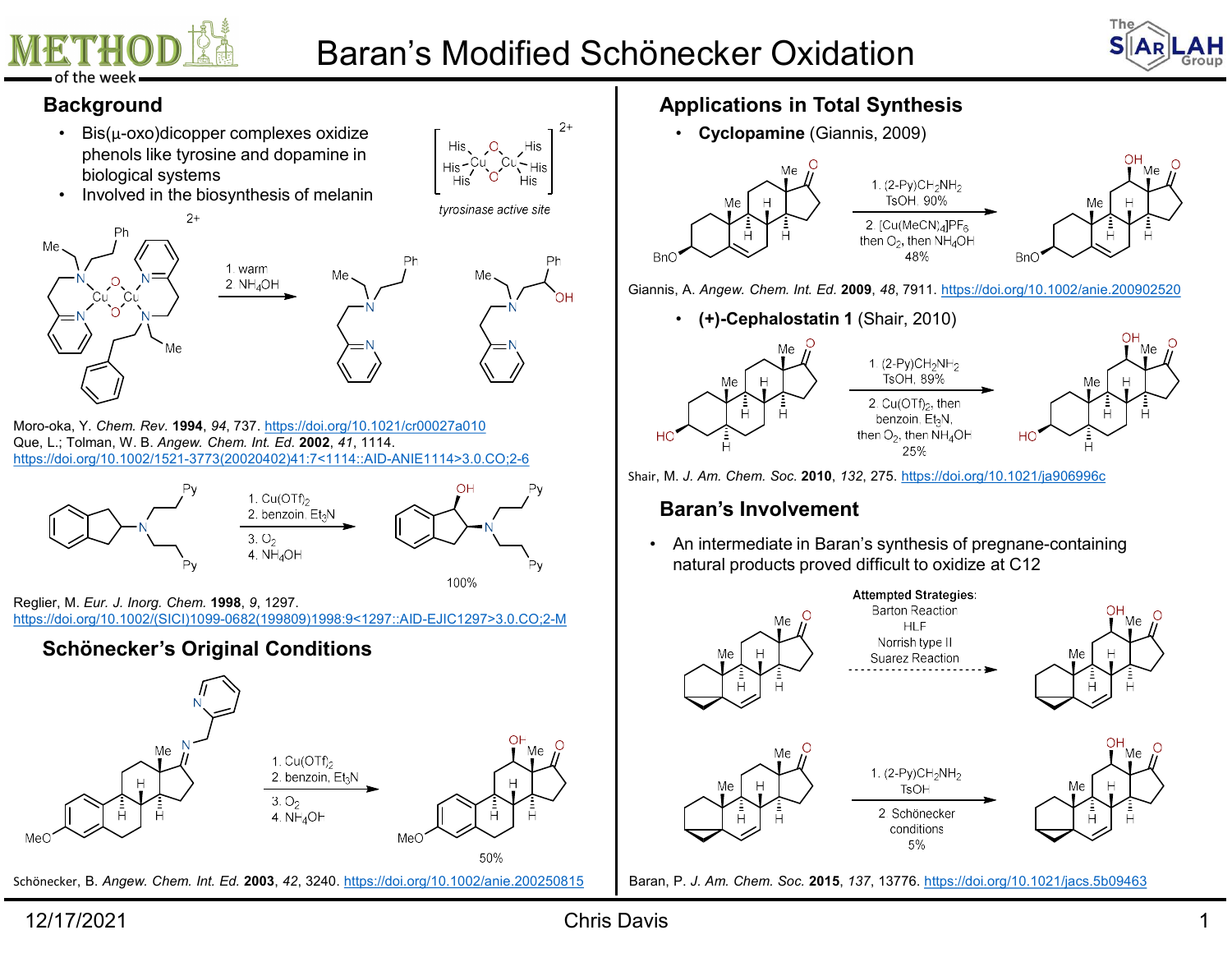

# Baran's Modified Schönecker Oxidation<br>
Mechanistic Studies: Baran<br>
Proposed Mechanism





Mechanistic Studies: Baran



# Supporting Observations

- no conversion after 1 h
- Additional 0.25 equiv. Cu(OTf)<sub>2</sub> led to 12% oxidation at 2 h
- Additional 0.5 equiv.  $Cu(OTf)$ , and 1.0 equiv. sodium ascorbate led to minor increase in conversion

- In contrast, 1.05 equiv.  $Cu(OTf)_{2}$  and 1.5 equiv. sodium
- in 3.5 h

Baran, P. J. Am. Chem. Soc. 2015, 137, 13776. https://doi.org/10.1021/jacs.5b09463 Baran, P. J. Am. Chem. Soc. 2015, 137, 13776. https://doi.org/10.1021/jacs.5b09463